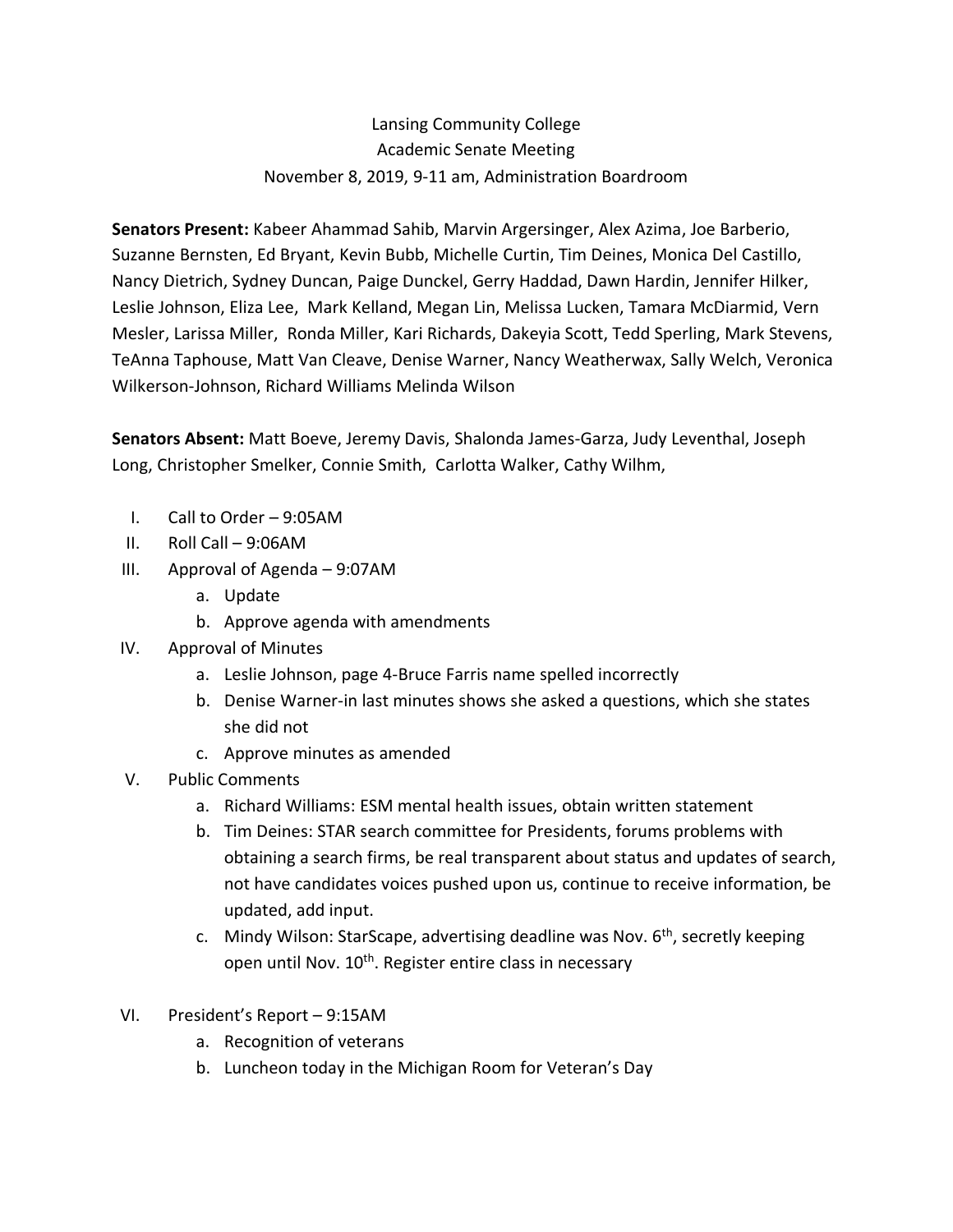- c. Recap of timing and meaningful feedback. What have we done so far: Use of D2L gradebook, how quickly respond to phone calls and emails.
- d. 3<sup>rd</sup>, meaningful feedback. How soon should grades be posted, appropriate time frame? How early in semester should grades be posted for early feedback to encourage student success?
- e. Resolution as a recommendation to Provost, angst by some about specifics. How will it be implemented? Once recommendation is made, turned into a policy or a standard operating procedure. If significate changes are necessary according to APAC, Please know it will come back to the Senate for further discussion.
- VII. Provost's Report 9:20AM
	- a. RAVE alert yesterday for HHS. Update, Wednesday evening a faculty member was positively identified as having Legionnaire's Disease. As soon as identified, the Emergency response team went to confirm test, advised the next morning that it was positive and a possible  $2<sup>nd</sup>$  case, decision made to close building in caution for students, faculty and staff.  $2<sup>nd</sup>$  case is negative. Building is being tested. Closed until further notice, will advised. Classes moved to other venues. Emergency Team did an amazing job of notifying and taking care of all.
	- b. Adjunct discussions at West Campus this week, heard there were great discussions, looking forward to viewing video. Looking forward to continued events.
	- c. Starting partnership with MSU, Vision Dream, two advisor at LCC campus, Monday and Tuesday. Students interested in transfer will receive assistance with transfer process. Complete at LCC first. Meetings with AA, SA, LCC side and high level administrators on MSU side.
	- d. Embedded Academic support group met Root cause analysis, hard work appreciated.
	- e. Livingston hosted Sally on Tuesday fabulous facility. Thank you for supporting.
- VIII. Consent Agenda 9:24AM
	- a. Curriculum Committee Recommendations
	- IX. Communications
		- a. Curtin- Strategic Enrollment committee new, reps from across college, focus on recruitment. Last Friday met, discussing barriers, broke into groups, getting students here, retain here, and continue support.
		- b. Richard Williams: working with Nancy CEWD training for CPR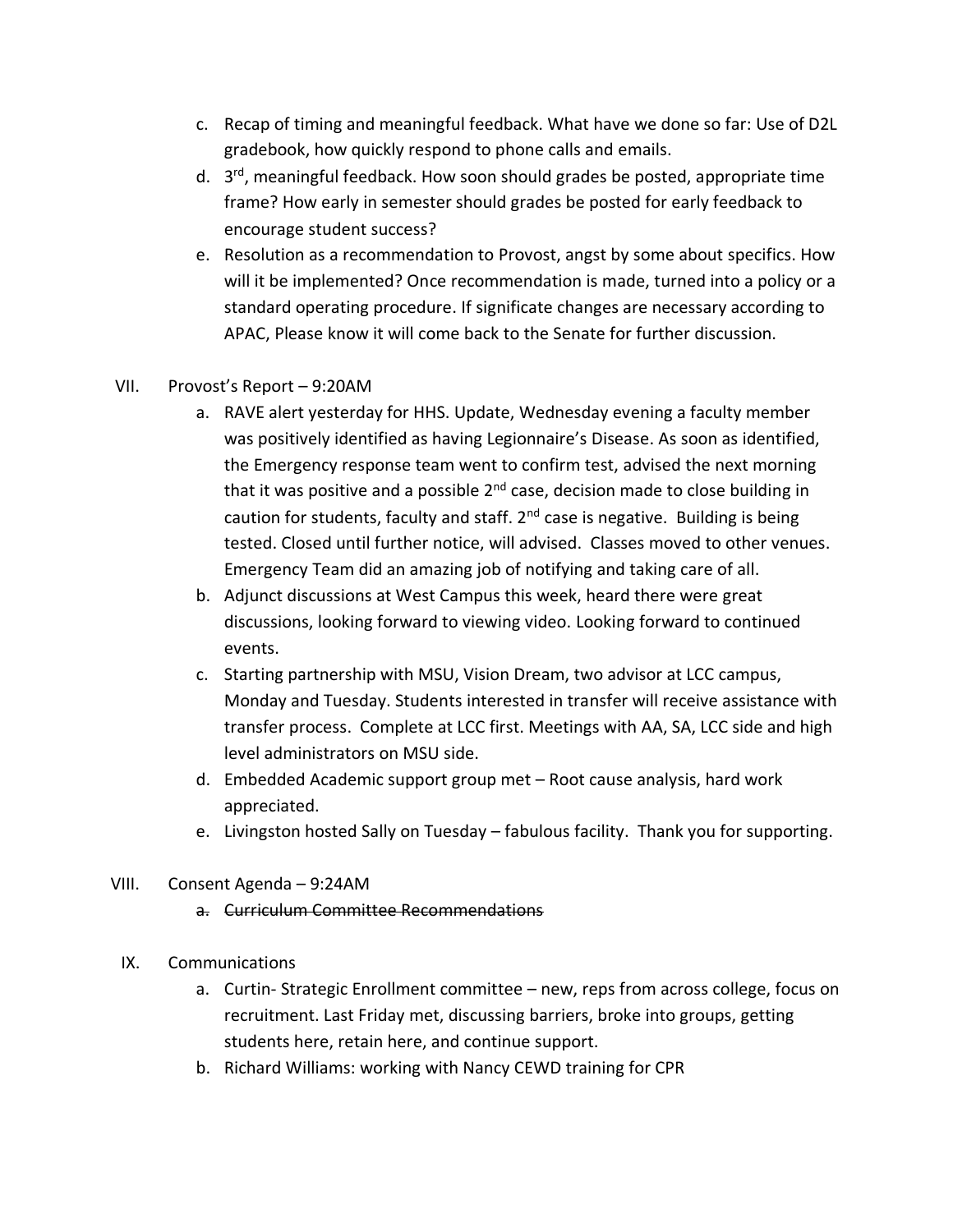- X. Standing Committee Reports- TAC, SOAR
	- a. Monica Del Castillo: students and multiple emails, best send communications with various email accounts, discussed at TAC committee, next step?
		- i. Megan Lin-Supervisory meeting, get information from TAC committee and eLearning. Obtain bullet points from Megan. Add to TAC report.
		- ii. Monica Del Castio awesome information. How do we get word out to faculty, staff, and students so we can put this to rest?
		- iii. Leslie Johnson- request to ask TAC committee try and get student email access back on new webpage.
		- iv. Monica Del Castio- ask TAC committee to work with Marketing and see what needs to be done.
		- v. Eliza Lee- e-learning has a video how to forward email. She forwards a screen shot how to at the beginning of semester.
		- vi. Kevin Bubb- single email system, have 3, within group learning, game plan in place, have to replace systems. A year or two to complete. Goal to get to one system. Use 365 as email system, so Gmail and D2L email will go away.

## XI. Community Calendar- Nick Myers

- XII. Remote Proctoring System (Proctor U)- Matt Lemon-9:35AM
	- a. Michelle Curtin: Presentation for informational purposes; Online courses and proctored testing, hoping for future recommendation about proctored testing in online courses.
	- b. Matt Lemon, testing services: virtual proctoring/proctor U (outline of presentation projected). Videos available in Spring and Summer in CTU
		- i. What is virtual proctoring? Live Proctor or record and review, AI, or actual person to review proctored session.
			- 1. 7-8 years ago in testing, Membership in NCTA
		- ii. Best service our online students,
		- iii. Those who struggle getting to a proctor facility
		- iv. Set Up for students: 10 minute process for students to get started
		- v. Pros/Cons:
			- 1. flexibility to students, outside of the student center
			- 2. better support students with disabilities
			- 3. students with full time jobs
			- 4. not an option for all tests paper tests, student's technology challenged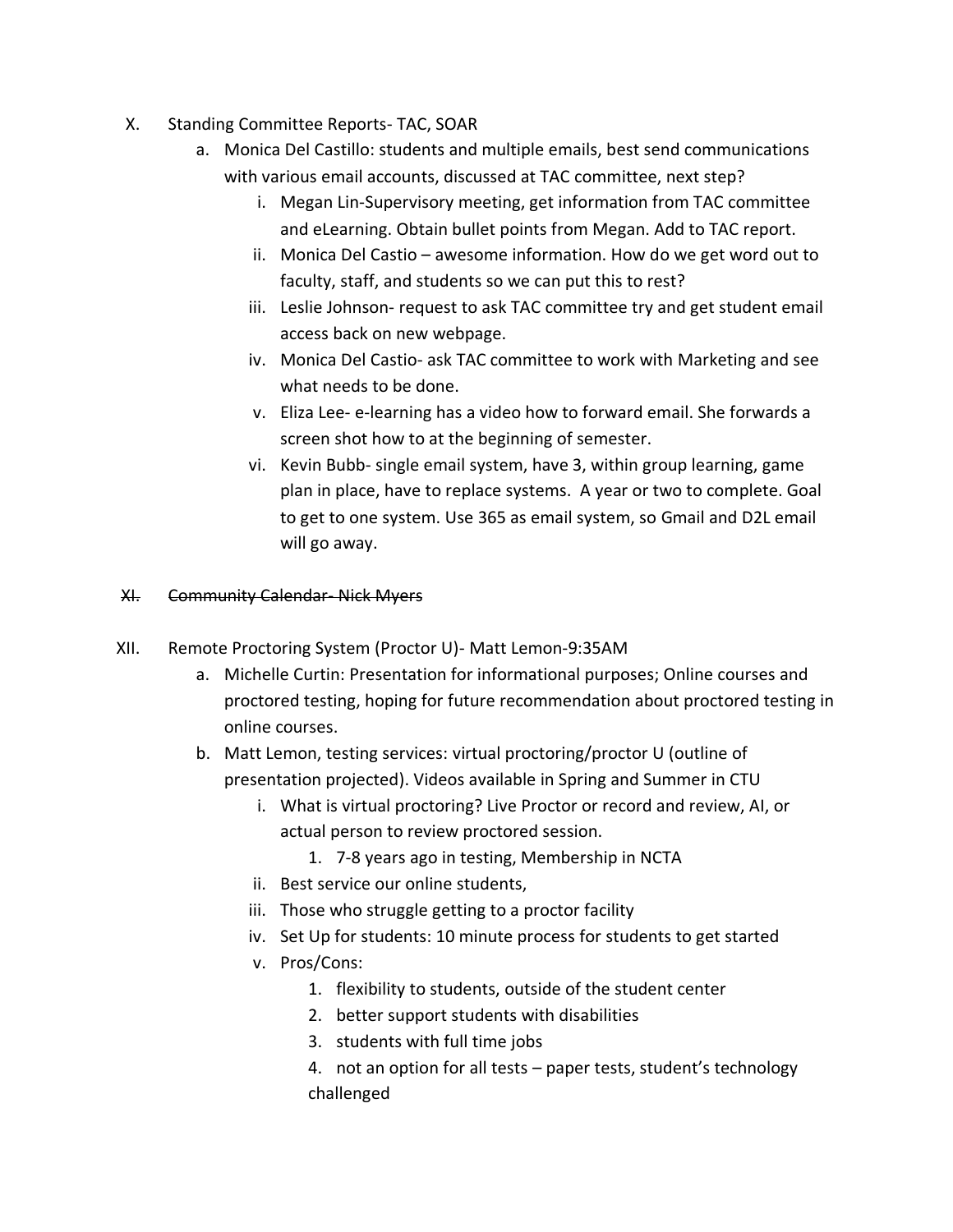- 5. Not free, most students paying \$15 or less per exam
- 6. Students with accommodations will not be charged for extra time.
- vi. Implementation/time frame:
	- 1. Just through testing team, successful. Trying to pursue a pilot, few students use Proctor U this semester, any students willing to try, Matt will reach out to inquire. Spring 2020 looking to recruit faculty willing to offer to students. Offer to all in Summer 2020.
	- 2. No additional work for faculty, may request some verbiage to students from Proctor U.
	- 3. Estimating 5% taking online courses will use Proctor U most students are local and will use testing on campus
	- 4. Email Matt with any questions. Presentation was emailed to all for review.
- vii. Q and A followed
- XIII. Ally- Chris Richards 9:57AM
	- a. Presentation projected
	- b. Moved roll out date to Spring 2020 semester; piloted fall 2019
	- c. Ally is an accessibility tool in D2L
	- d. Faculty can review reports showing the percentage of courses that are accessible.
	- e. LCC is the first college utilizing program leaders
	- f. Provides instructor resources dedicated page available now.
		- i. Next video upload is next Monday
	- g. Spring 2020 available in course shells
	- h. Will be attending division meetings, West campus in December, HHS reschedule for December. Part of PD days in January.
	- i. Available to all right now.
	- j. Communicating with students at end and start of semester.
	- k. Q and A followed.
- XIV. Discussion: Proposed Updates to Bylaws (first read) 10:17AM
	- a. Michelle Curtin- changes come from Committee with three past presidents. Changes that were made, do not change the purpose or charter of senate. Mostly for clarity. One specific change, time sensitive, need to have a temporary senator voting for someone on a long-term absent (election process), not very sufficient. Added language to include. No motion needed to approve, this is first read, review and ask questions for review.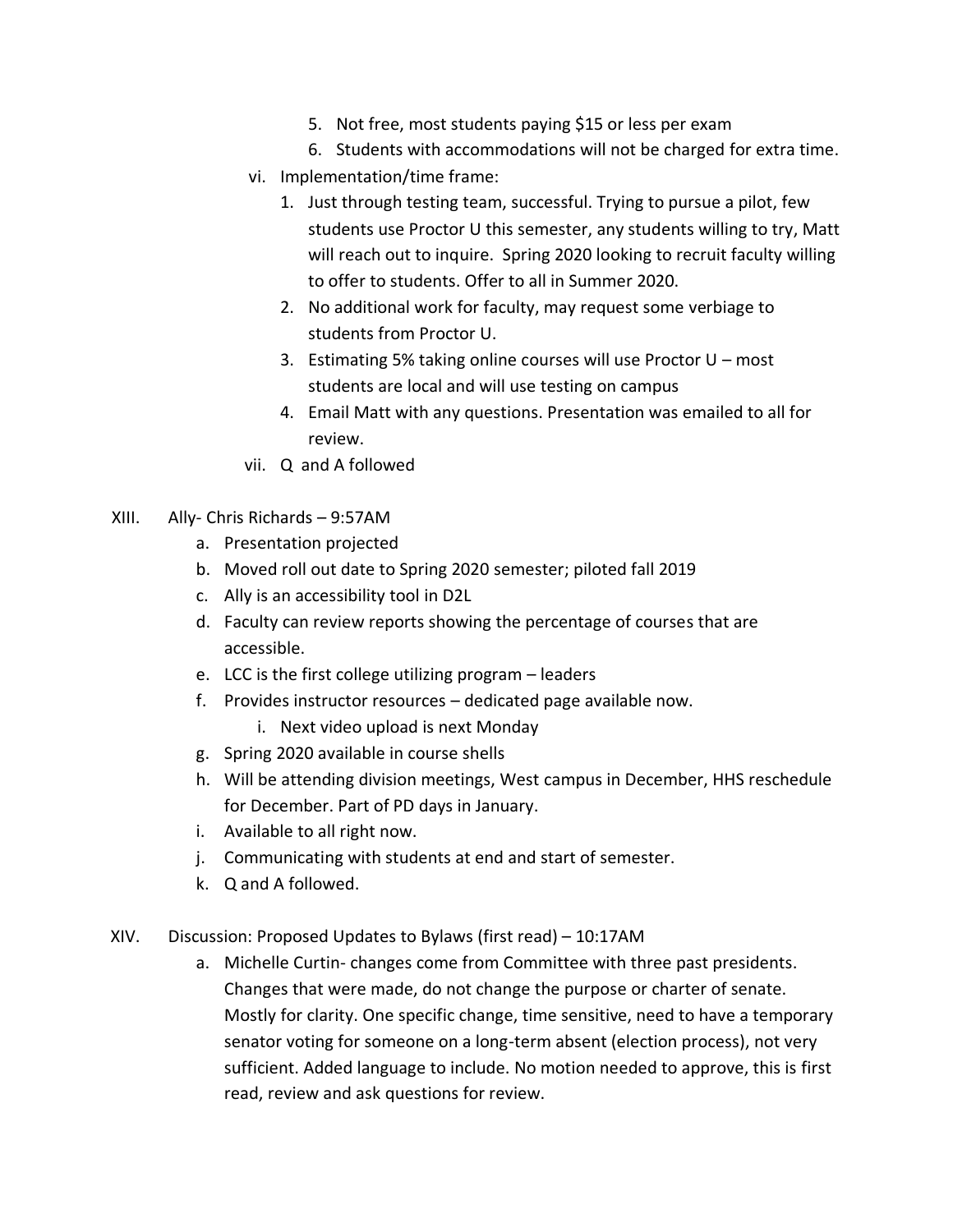- b. Changes reviewed.
- c. Nancy Dietrich- brought up issue about her adjunct faculty never getting nonprobationary status. Curtin- will review her concern.
- d. Tim Deines, 75% faculty, no guarantee of adjunct being represented.
- e. Eliza Lee-hard trying to bring in good people, difficult to elect by type of position.
- f. Mindy Wilson- nomination committee help with diversity (shared), encouraging nominations of adjunct faculty.
- g. Ed Bryant- possibility of having assigned positions for each division by type.
- h. Mindy Wilson, anything regarding special elections?
- i. Eliza Lee- Timing was left broad for elections or special elections. Leaving broad in by-laws. Curtin, want to be able to adjust timing to meet the needs and a fair election. Mindy, consider minimum timing to allow to recruit and nominate.
- j. Richard Williams, three officers, add a parliamentarian? Curtin, add to the bylaws?
- k. Curtin- reminder that this is a first read only; will email changes, please review before next meeting.

## XV. Discussion: Timely Response – 10:41AM

- a. Michelle Curtin- continued conversation from last meeting. Student reaches out to instructor via phone or email, what is the appropriate response time? Students prefer email and students were looking 24-48 hours, staff/faculty preference is email and closer to 48 hours. Discuss, can be put forth a recommendation? What is the best for students? What expectations do we have of each other to respond to students?
	- i. Mark Kelland- most faculty respond quickly, 48 hours is a reasonable expectation and most people will be quicker anyway
	- ii. Tedd Sperling- Hours during business hours, telephone call/email over weekend, would like 48 business hours.
	- iii. Curtin, do we want business hours or business days?
	- iv. Matt Van Cleave: as a resolution for response time from faculty to students, shouldn't this be a general expectation by the college?
	- v. Monica Del Castillo- from support services perspective, absolutely agree.
	- vi. Tedd Sperling- some D2L emails do not get through to students.
	- vii. Geri Haddad: message from students in hybrid and online course, spell out?
	- viii. Ed Bryant: is this a problem for students?
	- ix. Michelle Curtin, not sure how much of a problem it is, if one student not getting response, it's a problem. Not harmful to have clear expectations.